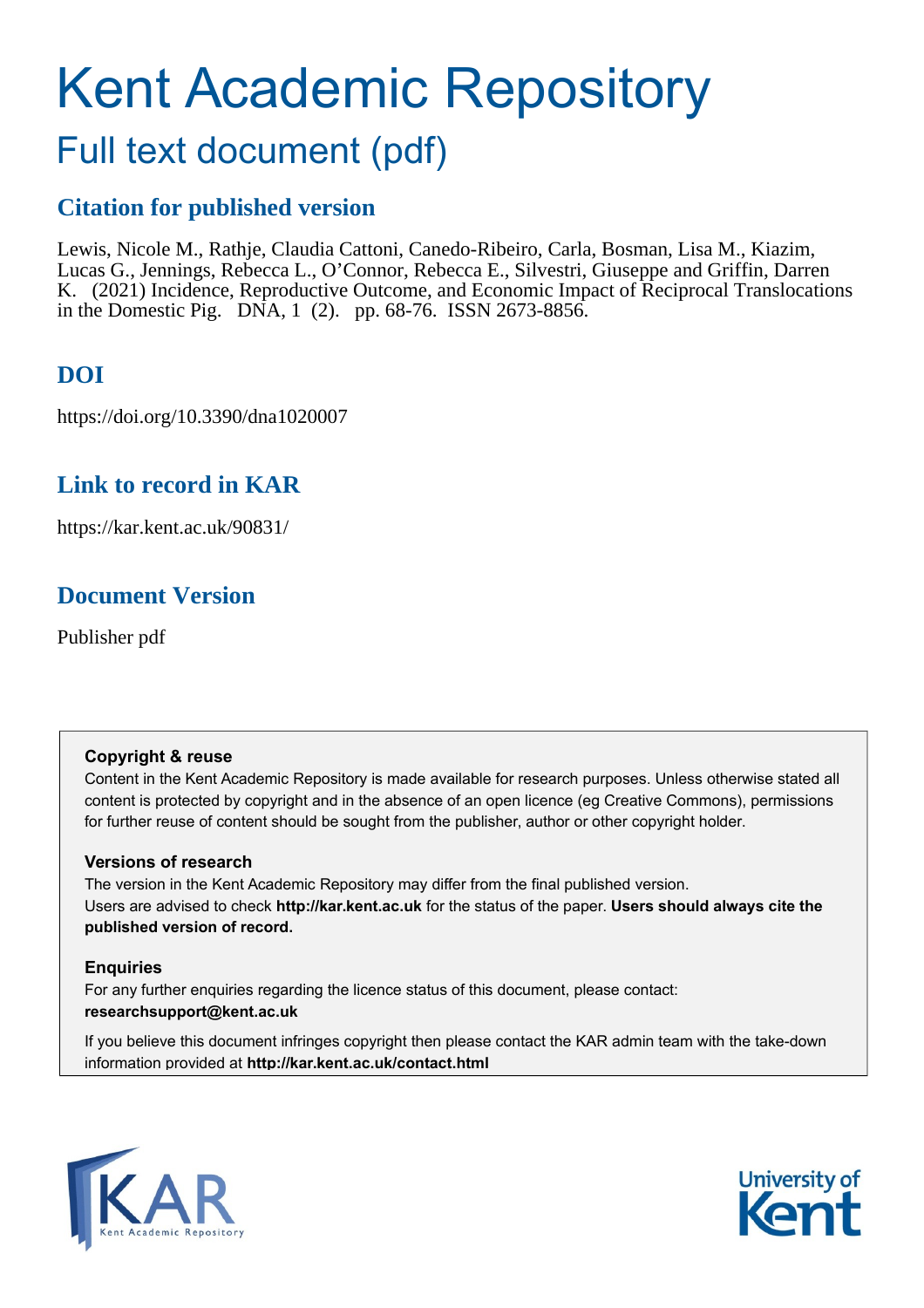

*Article*



# **Incidence, Reproductive Outcome, and Economic Impact of Reciprocal Translocations in the Domestic Pig**

**Nicole M. Lewis, Claudia C. Rathje, Carla Canedo-Ribeiro [,](https://orcid.org/0000-0003-1575-7420) Lis[a M](https://orcid.org/0000-0002-5496-2470). Bosman, Lucas G. Kiazim [,](https://orcid.org/0000-0001-6498-0421) Rebecca L. Jennings, Rebecca E. O'Connor [,](https://orcid.org/0000-0002-4270-970X) Giuseppe Silvestri and Darren K. Griffin [\\*](https://orcid.org/0000-0001-7595-3226)**

> School of Biosciences, University of Kent, Canterbury CT2 7NH, UK; cnlewis03@hotmail.com (N.M.L.); c.c.rathje@kent.ac.uk (C.C.R.); cfcr2@kent.ac.uk (C.C.-R.); lmb61@kent.ac.uk (L.M.B.); lkiazim@gmail.com (L.G.K.); beccajennings3@gmail.com (R.L.J.); rebeckyoc@gmail.com (R.E.O.); G.Silvestri@Kent.ac.uk (G.S.)

**\*** Correspondence: D.K.Griffin@Kent.ac.uk

**Abstract:** Pigs (*Sus scrofa*) have vast economic importance, with pork accounting for over 30% of the global meat consumption. Chromosomal abnormalities, and in particular reciprocal translocations (RTs), are an important cause of hypoprolificacy (litter size reduction) in pigs. However, these do not necessarily present with a recognizable phenotype and may cause significant economic losses for breeders when undetected. Here, we present a reappraisal of the incidence of RTs across several European pig herds, using contemporary methodology, as well as an analysis modelling the economic impact of these abnormalities. Molecular cytogenetic investigation was completed by karyotyping and/or multiprobe FISH (fluorescence in situ hybridisation) between 2016–2021, testing 2673 animals. We identified 19 types of chromosome abnormalities, the prevalence of these errors in the database was 9.1%, and the estimated incidence of de novo errors was 0.90%. Financial modelling across different scenarios revealed the potential economic impact of an undetected RT, ranging from £69,802 for an individual affected terminal boar in a commercial farm selling weaned pigs, to £51,215,378 for a genetics company with an undetected RT in a dam line boar used in a nucleus farm. Moreover, the added benefits of screening by FISH instead of karyotyping were estimated, providing a strong case for proactive screening by this approach.

**Keywords:** chromosome; karyotype; FISH; subtelomere; artificial insemination (AI)

#### **1. Introduction**

The domestic pig (*Sus scrofa*) provides 30–40% of the meat consumed worldwide, making it the leading source of meat protein globally. Additionally, its annual production is projected to increase over the next ten years, in line with an increase in world population [1].

As such, breeding companies are tasked with supporting this demand while increasing profitability, reducing wastage and environmental damage and, simultaneously, ensuring high levels of animal welfare. One of the tools at their disposal is artificial insemination (AI), a technique allowing the distribution of the most promising male genetics across distance (by shipping) and time (extended semen) [2]. Fertility in boars awaiting AI service is routinely estimated by semen analysis [3], which may include computer-assisted methods [4]. However, the ability of these methods to detect non-extreme variation in fertility is limited [5]. Farrowing rates and litter size are also commonly examined following AI, since a decrease in litter size is considered the primary indicator of boars displaying sub-optimal fertility. Nonetheless, reproductive problems take time to identify in any given boar in this way, and the boar may be approaching the end of its reproductive life before robust data on litter sizes is gathered. This analysis is also complicated by the practice, in some countries, of semen pooling, which makes it difficult to trace the litter size performance of a specific sire.



**Citation:** Lewis, N.M.; Rathje, C.C.; Canedo-Ribeiro, C.; Bosman, L.M.; Kiazim, L.G.; Jennings, R.L.; O'Connor, R.E.; Silvestri, G.; Griffin, D.K. Incidence, Reproductive Outcome, and Economic Impact of Reciprocal Translocations in the Domestic Pig. *DNA* **2021**, *1*, 68–76. <https://doi.org/10.3390/dna1020007>

Academic Editor: Andrzej Stasiak

Received: 9 September 2021 Accepted: 5 October 2021 Published: 9 October 2021

**Publisher's Note:** MDPI stays neutral with regard to jurisdictional claims in published maps and institutional affiliations.



**Copyright:** © 2021 by the authors. Licensee MDPI, Basel, Switzerland. This article is an open access article distributed under the terms and conditions of the Creative Commons Attribution (CC BY) license (https:/[/](https://creativecommons.org/licenses/by/4.0/) [creativecommons.org/licenses/by/](https://creativecommons.org/licenses/by/4.0/)  $4.0/$ ).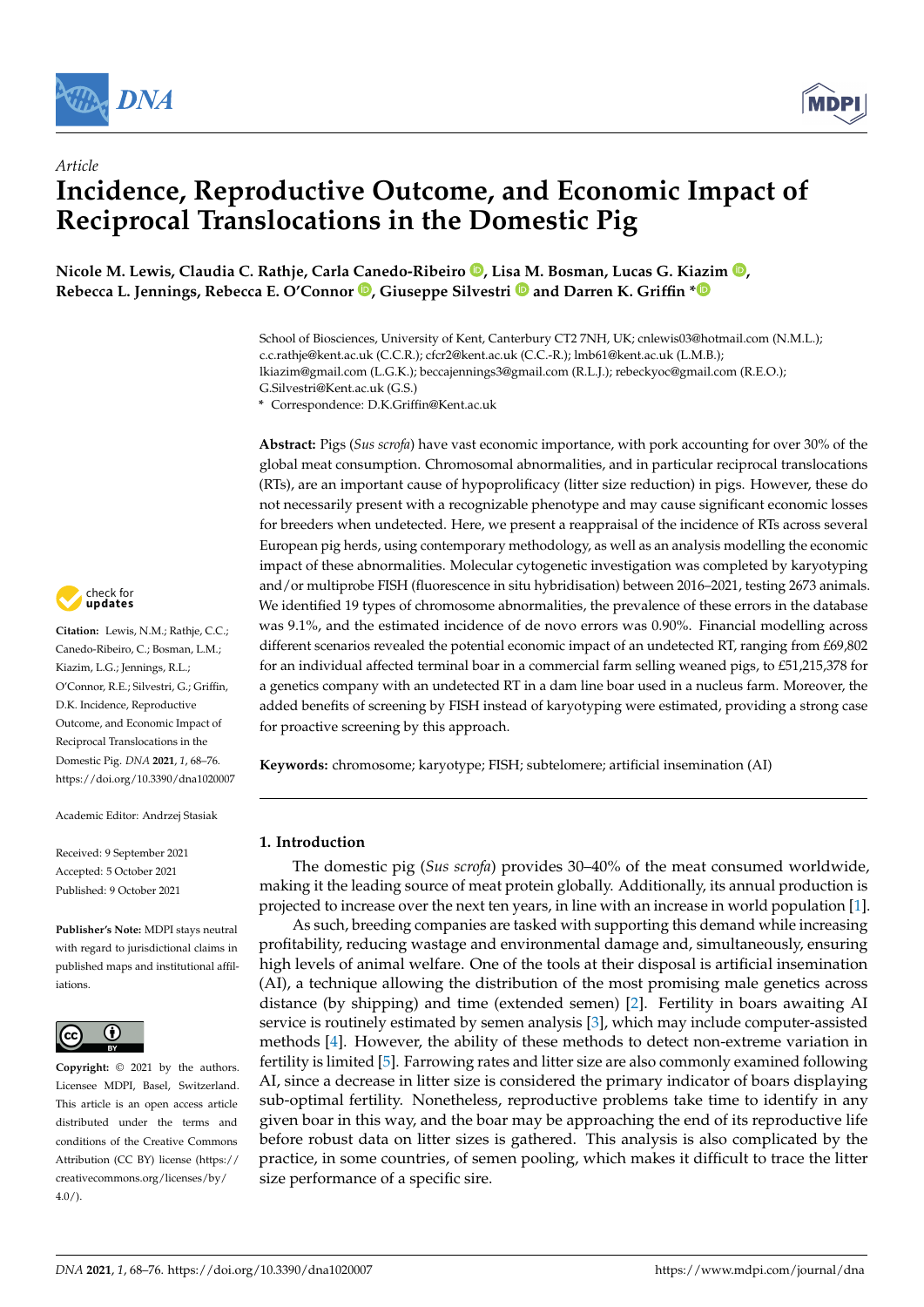A major biological issue that causes subfertility in mammals is that of chromosomal abnormalities (mostly balanced reciprocal translocations—RTs), which are relatively common and a primary cause of reduction in litter sizes (hypoprolificacy) in boars [6–8]. RTs of likely de novo origin have been discovered in roughly 1:200 AI boars [9], while a report screening related individuals discovered a prevalence for these errors as high as 1:30 [10]. Indeed, hundreds of different RTs have been identified to date in the pig [11]. Around half of all boars exhibiting hypoprolificacy are the carriers of an RT, despite displaying a normal phenotype and good semen parameters [12]. Carriers of balanced RTs suffer significant reductions in farrowing rates and litter size because these chromosomal abnormalities produce up to 50% unbalanced gametes during meiosis [7,9,12,13]. As such, RTs are heritable and persist in roughly half of the surviving offspring of the carrier. This phenomenon results in the propagation of the issue from generation to generation and can have severe economic consequences for the breeding industry [3].

To the best of our knowledge, however, a comprehensive quantification of this economic impact has yet to be reported in the literature. The modern pig breeding industry can be visualized, simplistically, as a breeding pyramid with three steps: the top of the pyramid is occupied by nucleus herds of purebred animals, followed by multiplication herds, and, finally, commercial herds that aim to farrow and raise pigs to enter the food market [14]. As a result, the severity of the economic impact caused by an RT will depend on which levels of the pyramid are affected.

With the above in mind, the application of screening methods able to identify the fertility issues caused by RTs at a very early stage, and ideally prior to a boar entering a breeding program, is vital. Karyotyping is widely employed as a screening method for chromosomal abnormalities, but the resolution of this technique is limited, and its accuracy is operator dependent. A potential solution is a novel device established by our group as discussed in O'Connor and colleagues [15], where we reported the development of a new screening protocol using fluorescence in situ hybridisation (FISH) based on multiple hybridization of sub-telomeric probes [7,15]. FISH-based screening is better suited than karyotyping for detecting small (cryptic) translocations and offers an output less subject to the skill of the operator performing the analysis. As a result, a greater proportion of RTs are detected [7,15].

The aim of this work was to provide a re-appraisal of the incidence of RTs across several European herds, based on a Europe wide screening programme, and to provide a financial analysis of the potential economic impact of RTs on the pig breeding industry. The latter depends on where the RT occurred in the breeding pyramid and thus, we aimed to calculate the impact of RTs in several realistic breeding scenarios. Finally, we calculated the added economic benefit of the increased sensitivity of the FISH screening approach compared to standard karyotyping.

#### **2. Materials and Methods**

#### *2.1. Animals*

This work investigated 2673 boars between the years 2016 and 2021. Fresh blood samples were collected in Li-Hep tubes by the breeder via standard phlebotomy as part of their routine veterinarian checks. Blood samples were transported at an ambient temperature and delivered by courier to the University of Kent within 48 h of collection.

#### *2.2. Preparation of Chromosome Metaphases and Karyotyping*

The mitotic chromosome preparations were obtained from white blood cell culture, following a previously established protocol [15]. Briefly, the blood samples were incubated for 72 h in the medium PB-MAX™ (Gibco, Thermo Fisher Scientific, Waltham, MA, USA) in a final volume of 10 mL at 37  $°C$  in a humidified environment and with 5%  $CO<sub>2</sub>$ . The cells were arrested at the metaphase stage by addition of 10  $\mu$ g/mL colcemid (Gibco) and further incubation at  $37^{\circ}$ C for 30 min. A 12 min red blood cell lysis step was then completed by addition of 75 mM KCl, followed by fixation of the resulting white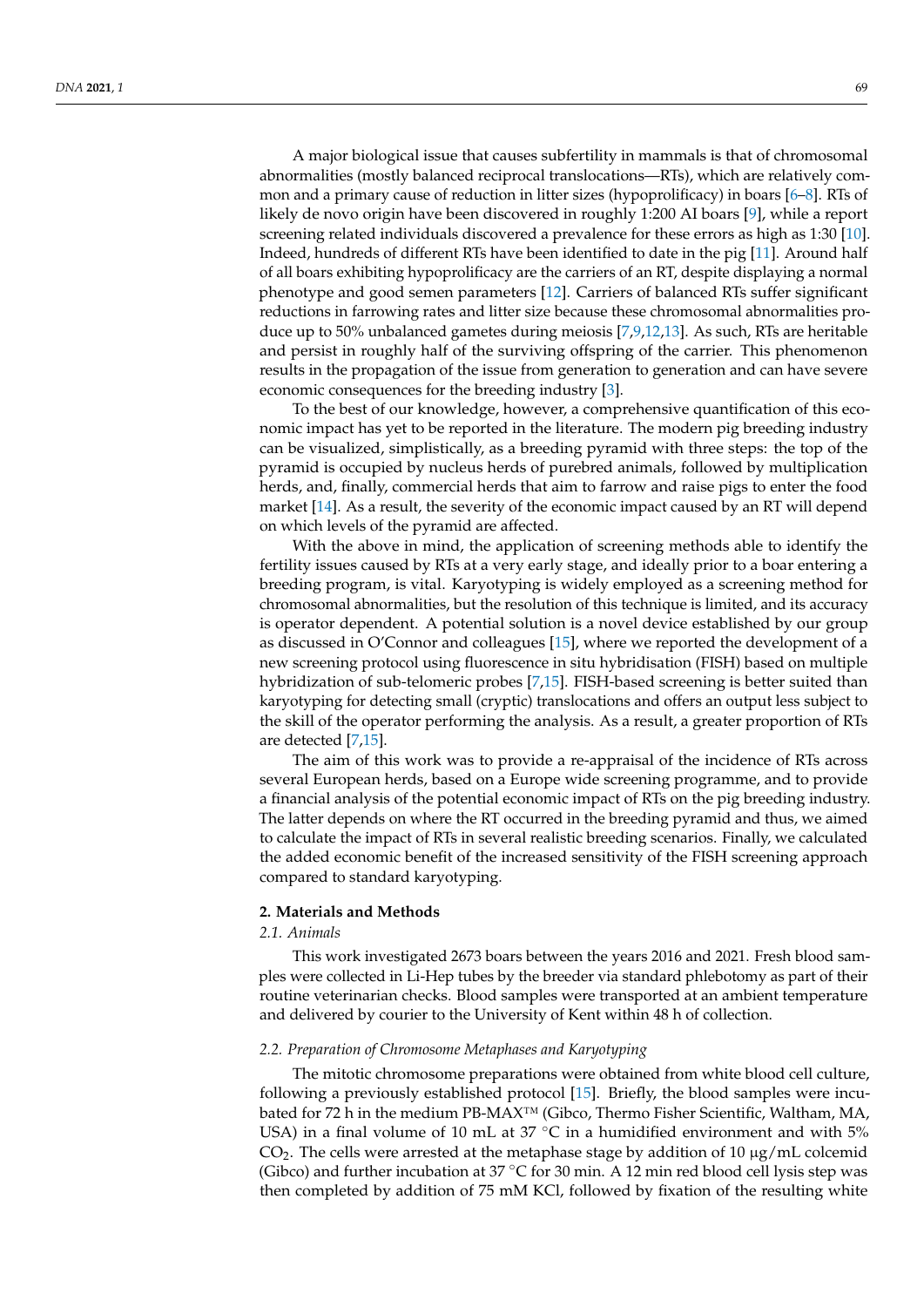blood cell pellet in methanol:acetic acid 3:1 (three changes). Finally, the fixed metaphase samples were dropped onto glass slides and allowed to air-dry in preparation for downstream analysis. SMARTTYPE software (Digital Scientific, Cambridge, UK) was used for karyotyping purposes.

#### *2.3. Fluorescence In Situ Hybridisation (FISH)*

Fluorescence in situ hybridisation (FISH) was performed using the same "multiprobe device" originally developed by O'Connor and colleagues [15]. The device consists of a glass template slide subdivided in square sections each containing a pair of fluorescently labelled probes targeting the subtelomeric region of the q and p arm of a specific chromosome. The probes for the distal q (long) arm were labelled in Texas Red (TR), while the probes for the distal p (short) arm (or proximal q arm for acrocentric chromosomes) in FITC (fluorescein isothiocyanate). The device contains individual probe-sets for each of the 18 porcine autosomes, plus one extra set for chromosome X. These devices were acquired from Cytocell Ltd. (Oxford Gene Technology, Cambridge, UK) or produced in-house from intermediate materials provided by the same supplier. FISH experiments were completed following the manufacturer's instructions. In brief, the glass slides hosting the air-dried metaphase preparations were dipped in 70% acetic acid followed by two washes in  $2 \times$  sodium saline citrate (SSC) for 2 min each. The cells were then dehydrated by ethanol series (2 min each in 70%, 85%, and 100% ethanol) at room temperature. The multiprobe devices were warmed at  $37^{\circ}$ C and each of their squares was primed with 1 µL hybridization buffer (Hyb I, Cytocell). The glass slide hosting the metaphase preparations and the multiprobe device where then pressed together and DNA denaturation was carried out on a hot plate at 75  $\mathrm{^{\circ}C}$  for 5 min. Following denaturation, the samples were incubated overnight at  $37 \textdegree C$  in a humidified environment. The multiprobe devices were then removed and the sample slides were rinsed for 2 min in  $0.4 \times$  SSC at 72 °C, followed by a second rinse of 30 s in  $2 \times$  SSC/0.05% Tween 20 at room temperature. Finally, the chromosomes were stained using the DAPI containing mounting medium Vectashield (Vector Labs, Burlingame, CA, USA).

#### *2.4. Microscopy and Image Analysis*

The images were captured using a BX61 epifluorescence microscope (Olympus, Tokyo, Japan) with a cooled CCD (charge-coupled device) camera using standard DAPI, FITC and TR filter sets. The software used to record and store the images was SmartCapture (version 3, Digital Scientific, Cambridge, UK). Each chromosome was tested for the presence of a translocation, which could be identified by the absence of the expected pattern of a red signal for its q arm and a green signal for its p (or proximal q) arm. RTs were confirmed by the presence of a misplaced signal on both of the chromosomes involved in the translocation.

#### *2.5. Economic Impact Estimation Model*

Figures were established based on published literature, published current monetary values concerning the domestic pig market in the UK (between August 2020 and August 2021, as further reported in Supplementary Table S1) [16], and five interviews with managers and stakeholders within the global pig breeding industry. For the monetary figures, the value of a standard commercial pig was used, i.e., a pig the price of which does not attract a premium due to its breed, provenance, or specific rearing conditions. The parameters employed in the economic calculations are reported in Table 1. In each scenario, we made use of the following assumptions: all the mating were by AI, there was no semen pooling, the affected animal was mated to full capacity/requirements, 50% of the live offspring of an affected parent would be an RT carrier itself, and importantly, the affected breeder was unable to mitigate the losses by culling the affected offspring and/or replacing the animals lost.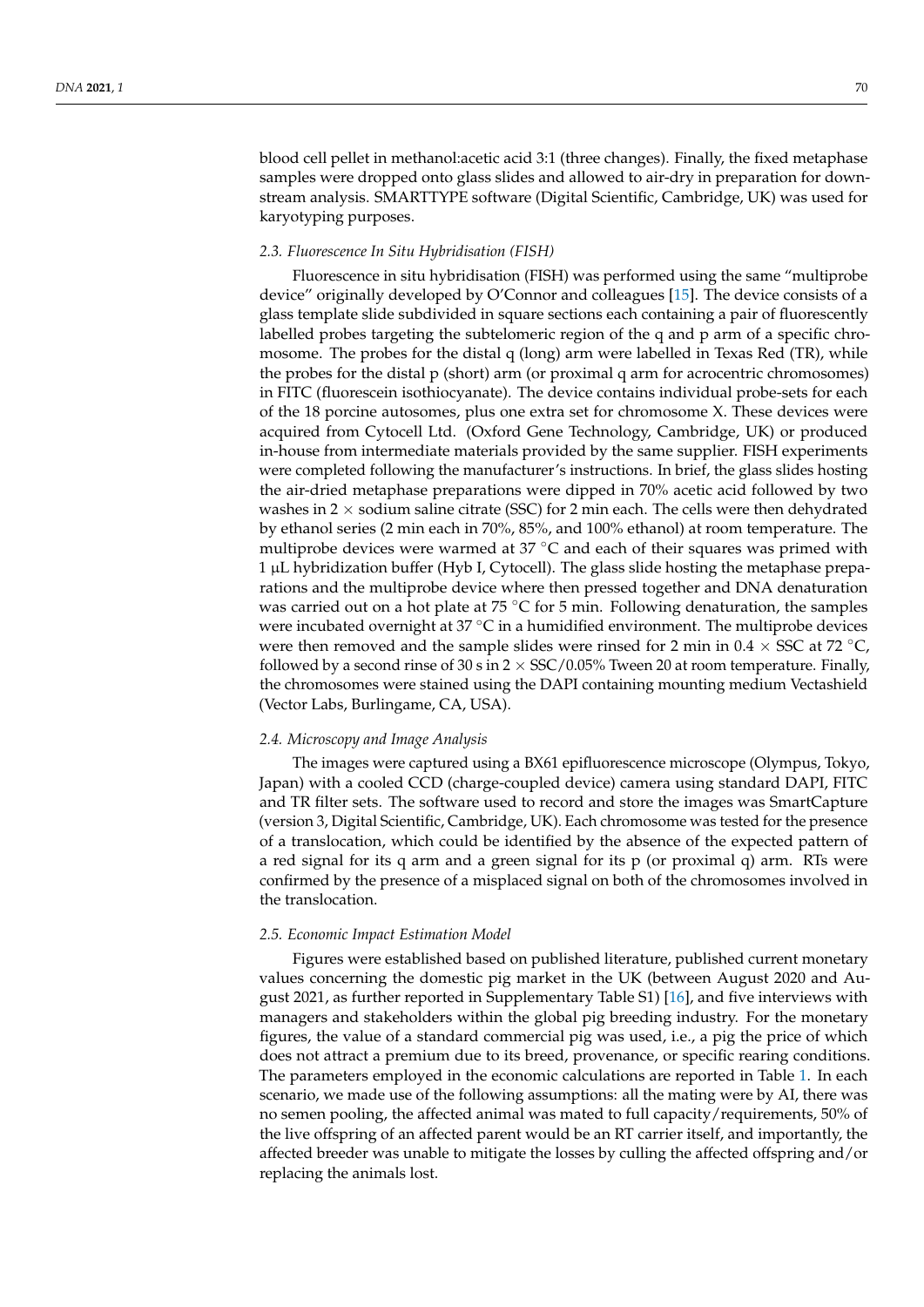Calculations were then designed to show how many pigs or kg of meat could be lost due to the impact of an RT, and those numbers were then converted into a currency value. The reported confidence intervals were calculated based on the variability of the monetary figures alone. From the information available and looking at context parameters such as business type and location of the animal in the breeding pyramid, a potential financial impact was calculated for various scenarios.

| Parameter              | Definition                                                                                                                                                           | Evidence                  | <b>Key Figures</b>                                                                                                  |
|------------------------|----------------------------------------------------------------------------------------------------------------------------------------------------------------------|---------------------------|---------------------------------------------------------------------------------------------------------------------|
| Boar productivity      | How many sperm doses and piglets<br>are produced by a boar<br>Total matings by a single boar per                                                                     | interviews                | 1872 semen doses per year<br>33.1 semen doses per week<br>2.1 AI (artificial insemination) doses                    |
| Number of matings      | year, each mating using multiple<br>semen doses                                                                                                                      | interviews                | per mating<br>820.1 mattings per year                                                                               |
| Boar prevalence        | The maximum likely proportion of<br>nucleus farm sows inseminated with<br>a specific boar                                                                            | interviews                | 10%                                                                                                                 |
| Farrowing rate         | The proportion of sows that are<br>served that go on to farrow                                                                                                       | $[17]$                    | $85 - 90\%$                                                                                                         |
| Farrowing per year     | The number of farrowings per sow<br>per year                                                                                                                         | interviews<br>$[18]$      | 2.2 to 2.39 per sow                                                                                                 |
| Total born alive       | Total number of live piglets in a litter                                                                                                                             | interviews<br>$[19 - 22]$ | 8 to 16 piglets                                                                                                     |
| Mortality              | Piglets dying before reaching<br>reproductive age or slaughter weight<br>(as appropriate)                                                                            | [20, 23, 24]              | 5 to 35% pre-weaning<br>4 to 8% post-weaning                                                                        |
| Dam selection rate     | Proportion of dams that are selected<br>to become parents of the<br>next generation                                                                                  | interviews                | 70%                                                                                                                 |
| Sire selection rate    | Proportion of Great Grandparent<br>(GGP) level boars that are selected to<br>become sires to commercial pigs                                                         | interviews                | 1.54 per litter                                                                                                     |
| Availability rate      | Proportion of females cycling and<br>available for breeding                                                                                                          | interviews                | 90%                                                                                                                 |
| Corrective action time | Time interval between the first<br>mating of an RT (reciprocal<br>translocation) carrier boar and the<br>discovery of a reduction in litter sizes<br>for this animal | interviews                | 16.6 weeks for first litters<br>$\geq$ 19.6 weeks before sufficient data<br>is gathered                             |
| Market values          | Estimated monetary value of a<br>commercial pig in British<br>pounds (GBP)                                                                                           | [16]                      | £39.83 $\pm$ 0.81 per weaner pig<br>£1.5 $\pm$ 0.02 per Kg of meat<br>$88.79 \pm 0.42$ Kg average<br>carcass weight |

**Table 1.** Parameters employed in the economic impact estimator model. Five interviews were conducted with managers and stakeholders within the global pig breeding industry.

#### *2.6. Data Analysis*

The data were collected and curated on Microsoft Excel (Microsoft, Redmond, WA, USA). Whenever possible, the data were reported as averages with their 95% Confidence Interval (C.I.).

#### **3. Results**

#### *3.1. Prevalence and Incidence of Chromosomal Errors and RTs*

Over the study period, we assessed  $n = 2673$  animals. Among this sample population,  $n = 2148$  animals were screened using multiprobe FISH (Figure 1), and  $n = 525$  by karyotyping. We identified 19 types of chromosomal errors, of which 17 were RTs, as presented in Table 2. The total number of affected animals was  $n = 243$  (an uncorrected error prevalence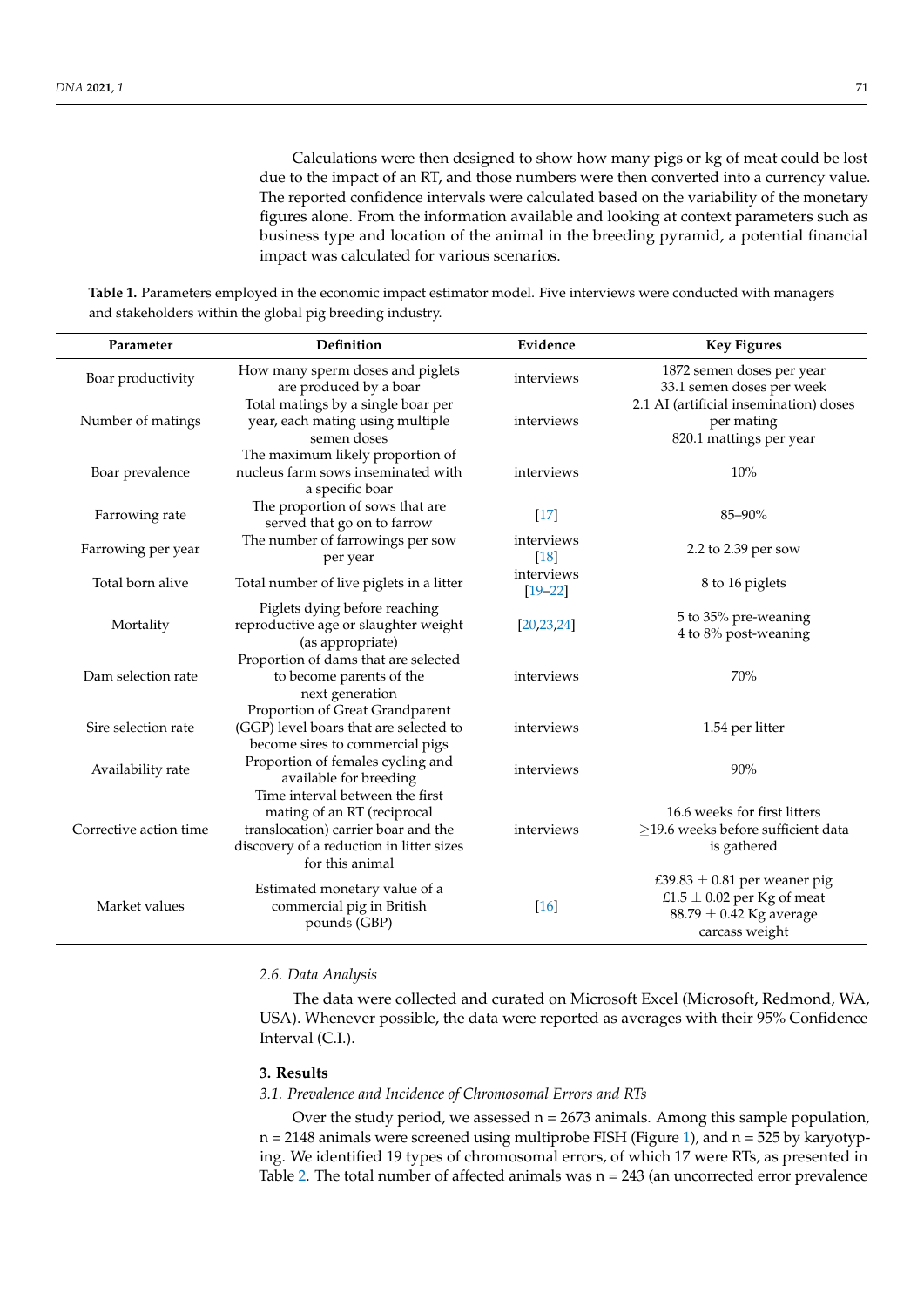of 9.1%); more specifically,  $n = 236$  (8.8%) had an RT,  $n = 5$  (0.19%) were XX/XY chimeras, and  $n = 2$  (0.07%) carried a complex translocation.

However, these figures cannot be taken at face value as an indication of the true incidence of de novo chromosomal errors across European pig herds as many of the RTs reported were detected among related individuals. By disregarding "duplicated" abnormalities arising in close relatives, we estimated the actual incidence of de novo chromosomal translocations to be 0.90% (n = 22/2445, 95% C.I. 0.60–1.36%).



Figure 1. (A) Probes for 9p (green) and 9q (red) both correctly hybridize to the normal chromosome 9; a translocation is detected due to the second p-arm signal localizing on chromosome 18 instead (arrow). (B) Probes for 18p (green) and 18q expective and to the normal chromosome containing on chromosome 18; a translocation is detected due to the second quality of the second quality of the second quality of the second quality of the second quality of the secon (red) both correctly hybridize to the normal chromosome 18; a translocation is detected due to the second q-arm signal (red) localizing on chromosome 9 instead (arrow). Together, the two images establish this was a case of reciprocal translocation (RT) t(9;18). DNA counterstained in DAPI (blue). Total magnification  $1000 \times$ .

*3.2. The Economic Costs of RTs* **Table 2.** Chromosomal errors detected. The analysis took place between 2016 and 2021 and assessed  $n = 2673$  individuals. A total of 19 chromosomal error types (17 independent RTs) were diagnosed from n = 243 affected animals using either fluorescence in situ hybridization (FISH) or karyotyping.  $\frac{1}{2}$  from the parameter  $\frac{1}{2}$  from the parameter taken the parameter taken the parameter  $\frac{1}{2}$  from the parameter  $\frac{1}{2}$ 

| <b>Chromosomal Error</b> | <b>Total Number of Cases</b> | De Novo Cases |
|--------------------------|------------------------------|---------------|
| t(1;2)                   | 138                          |               |
| t(1;3)                   |                              |               |
| t(1;13)                  |                              |               |
| t(1;17)                  |                              |               |
| t(2;14)                  |                              |               |
| t(3;7)                   |                              |               |
| t(3,9)                   | 3                            |               |
| t(3;17)                  |                              |               |
| t(4;5)                   | 15                           | 2             |
| t(5;6)                   | 1                            |               |
| t(7;10)                  | 21                           | 2             |
| t(9;10)                  |                              |               |
| t(9;12)                  |                              |               |
| t(9;13)                  | 2                            | 2             |
| t(9;18)                  | 25                           |               |
| t(10;15)                 | 1                            |               |
| t(16;17)                 |                              |               |
| XX/XY chimeric           | 5                            | 5             |
| other, complex           | $\overline{2}$               | 2             |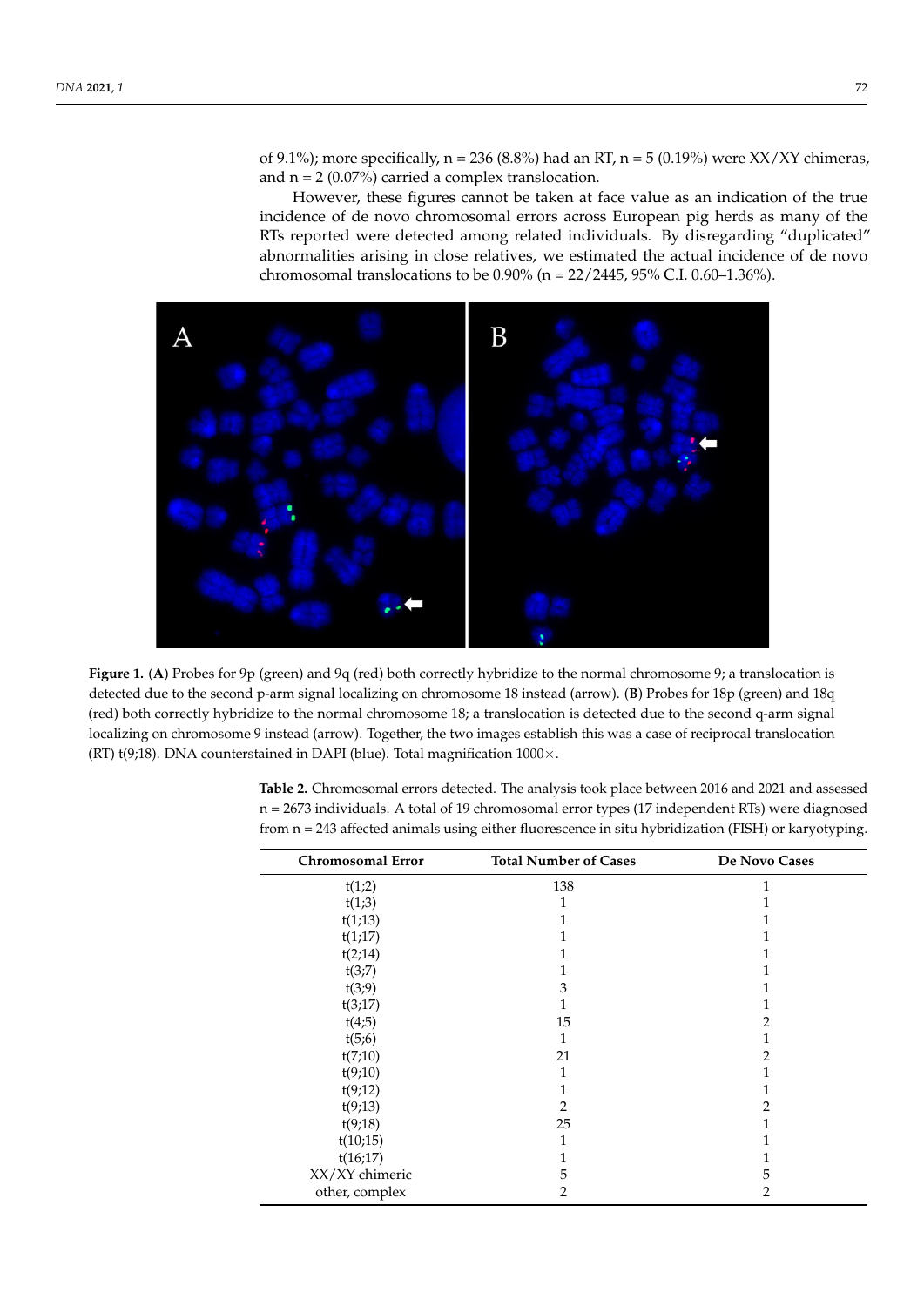#### *3.2. The Economic Costs of RTs*

When RTs occur among the breeding stock, farming businesses accrue economic losses in the form of missed revenue due to the reduction in litter sizes resulting in animals (and their offspring, if applicable) "missing" from their herds. Having taken the parameters discussed in Table 1 into consideration, the economic impact of RTs was found to vary substantially according to the scenario considered. The most important factors affecting the outcome were at which point in the breeding pyramid where the RT arose (i.e., in the parent, grandparent, or great-grandparent of the pig meant to enter the food market), and the operation model adopted. In this section, the losses resulting from RT based hypoprolificacy are considered across five key scenarios:

- 1. A commercial herd adopting a farrow to wean business model;
- 2. A commercial herd adopting a farrow to finish business model;
- 3. A multiplier herd;
- 4. A nucleus herd producing terminal boars for use at stud;
- 5. A nucleus herd, producing dam line sows.

A more extensive definition for each scenario is given in Table 3, whilst the results of the economic impact analysis are presented in Table 4. A full calculation breakdown for each case is presented in Supplementary Table S1. The supplementary table also presents a detailed calculation for the estimated number of mattings that can be obtained from a single AI boar, a figure which forms the basis of the following calculations.

| <b>Table 3.</b> Description of the five key scenarios considered in the economic impact analysis. |  |  |
|---------------------------------------------------------------------------------------------------|--|--|
|                                                                                                   |  |  |

| <b>Key Scenario</b>                | <b>Scenario Description</b>                                                                                                                                                                                                                                         |  |  |
|------------------------------------|---------------------------------------------------------------------------------------------------------------------------------------------------------------------------------------------------------------------------------------------------------------------|--|--|
| Commercial herd (farrow to wean)   | A commercial level farm specializing in selling weaned pigs of about 7 kg in weight,<br>purchasing AI semen doses from a stud farm. The RT is affecting one of the boars supplying<br>the AI doses.                                                                 |  |  |
| Commercial herd (farrow to finish) | This scenario mimics the previous one, but instead of selling piglets, this farm raises them to<br>slaughter weight.                                                                                                                                                |  |  |
| Multiplier herd                    | A multiplier herd is made up of purebred animals producing crossbred sows for<br>commercial production. An RT affects a boar used to create these commercial sows. The<br>calculation considers the cascade effect on the next generation of commercial level pigs. |  |  |
| Nucleus herd (terminal line)       | A nucleus herd producing sires, where one of the boars is affected by an RT. This calculation<br>considers the effects on the male's offspring, and then on the generation of commercial pigs<br>deriving from it.                                                  |  |  |
| Nucleus herd (dam line)            | A nucleus herd aiming to produce dam line sires, where one of the boars is affected by an<br>RT. This calculation considers the effects of the female and male offspring on the next<br>generation of multiplier pigs and, further to that, commercial level pigs.  |  |  |

**Table 4.** Analysis of the economic impact of an RT across five key scenarios. The potential monetary losses are estimated in British Pounds (GBP). Figures are presented with their 95% C.I. based on the fluctuation of the monetary value of pigs (and pork) in the UK during August 2020–August 2021.

| <b>Key Scenario</b>                | Average Economic Impact (GBP) |
|------------------------------------|-------------------------------|
| Commercial herd (farrow to wean)   | £69,802 $\pm$ 1413            |
| Commercial herd (farrow to finish) | £222,199 $\pm$ 3252           |
| Multiplier herd                    | £1,400,833 $\pm$ 28,351       |
| Nucleus herd (terminal line)       | £4,442,945 $\pm$ £89,919      |
| Nucleus herd (dam line)            | £51,215,378 $\pm$ £1,036,525  |

#### *3.3. Mitigating Losses by Proactive RT Screening*

The purpose of this section is to evaluate the financial benefit of either karyotyping or FISH based RT screening programmes. The reported incidence of RTs following karyotyping investigation is 0.47% [9] but in the present work, we detected an incidence of 0.90%, which, based on previously published findings [7], we suggest is thanks to FISH being a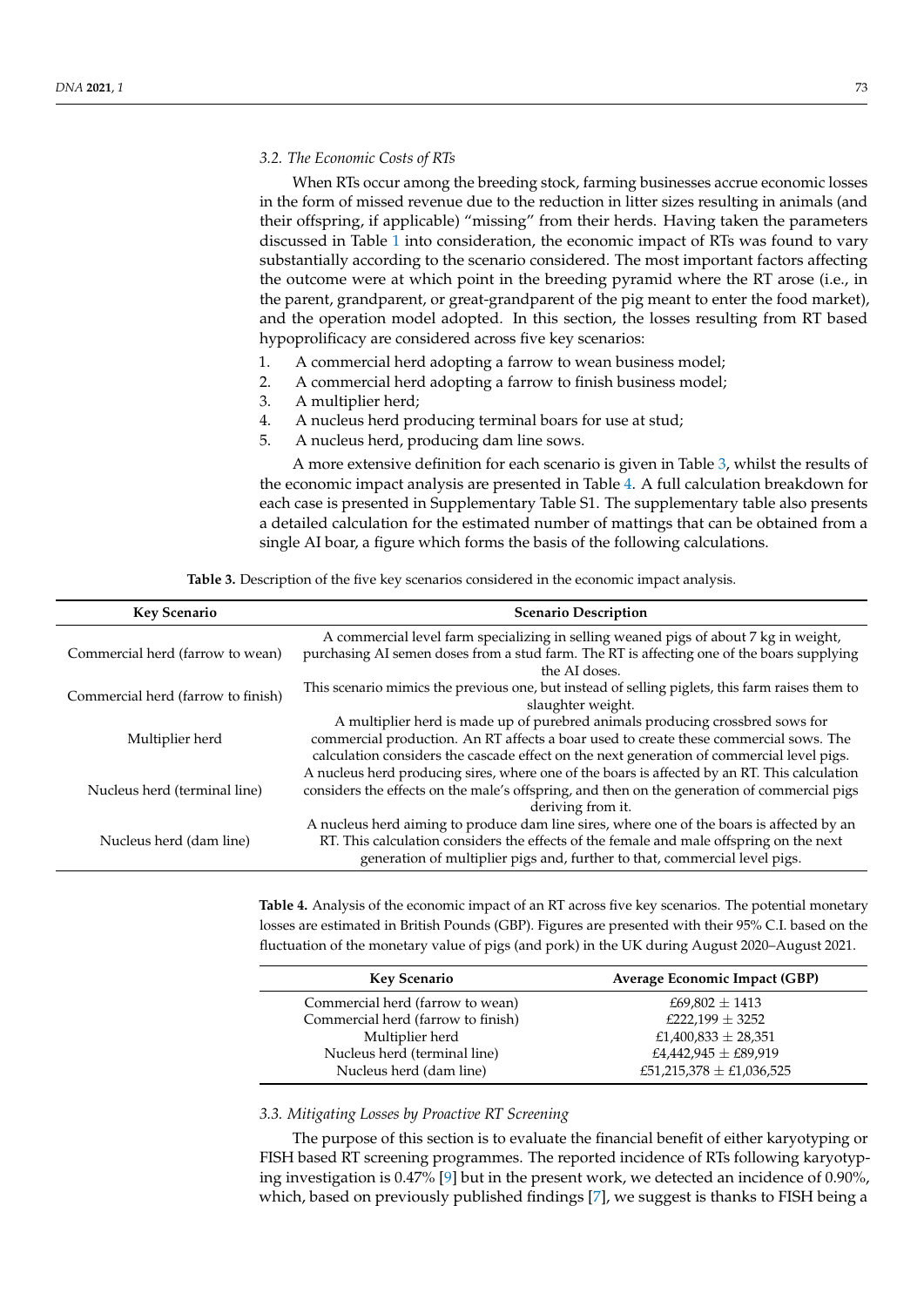more sensitive detection method, especially when cryptic translocations are present. As such, it may be speculated that karyotyping will detect approximatively one new translocation for every 213 screened boars, while FISH will detect a new RT for every 111 boars under the assumptions presented here, or in every 142 boars under the more conservative guidelines presented in our previous work [7].

Due to the large number of dams served by a single male in AI based breeding, all sires should be screened for RTs as long as the cost of performing this does not exceed the potential economic impact of an undetected RT (as presented previously in Table 4). With this in mind, and considering the scenarios above, it can be concluded that terminal sires intended to become parents to commercial slaughter pigs should be screened for RTs as long as the total cost of screening does not exceed £629 (£69,802 divided by 111) per boar in a farrow-to-wean scenario or £2002 (£222,199 divided by 111) per boar in a farrow-to-finish farm. Our current understanding of the screening market suggests these targets are certainly achievable.

In particular, FISH screening appears more beneficial than karyotyping as it offers higher potential savings: between £492 and £629 per screened boar, instead of £328 for karyotyping under the farrow to wean scenario (the most conservative scenario), with the gap between the two methodologies becoming dramatically wider as the potential economic impact of an RT increases. As such, under the average/realistic conditions described in the present work, it would plausibly always be economically beneficial for breeders to opt for the more sensitive FISH approach to screen all boars selected to become sires, due to the very significant losses associated with missing an RT at all levels of the breeding pyramid.

#### **4. Discussion**

In 2019, the global pig production industry exceeded a total net worth of 396 billion US dollars and is projected to exceed 500 billion by 2027 [25]. It has long been established that chromosome abnormalities, and in particular RTs, can cause hypoprolificacy in the pig, which can subsequently incur significant losses for the pig breeding industry. To the best of our knowledge, this is the first report of its kind to provide a realistic quantification of those losses, which we found can amount to several million GBP (Euros or Dollars). Therefore, the impact of this work has global ramifications, not only financially but also environmentally, as use of sows to produce suboptimal litter sizes means that unnecessary waste is produced by them [26]. The environmental impact of RT screening will form the basis of future studies.

Under the stated assumptions, our figures are nonetheless, conservative as they do not take into account any potential loss in reputation or customer base that a breeder might face as a result, nor the costs involved with any attempt to replace the "missing" animals (if at all possible, due to the likely higher genetic merit of the new generation). It is also interesting to note that our calculations highlight how the more efficient a breeding business becomes (i.e., better farrowing rates, lower mortality, higher litter sizes) the more severe the economic impact of an RT will be.

Across the global pig industry, breeding practices, average herd performance (farrowing rate, mortality, litter size and so on), and monetary values, display a large variability. As such, it is not practical nor useful to produce a single scenario calculation that will accurately portray the economic impact of RTs for any specific breeder. Despite this, we believe the five scenarios we proposed encompass a wide range of possible real-life cases and their underlying calculations (that we present as supplementary data) can easily be adapted to model any actual occurrence. We encourage companies to do this for their own particular purposes.

Our work has also shown that chromosomal issues such as RTs persist in pig herds, despite widespread eradication efforts. Boars that carry an RT usually present with a normal phenotype, so that, without an efficient and proactive screening programme, the effects of these abnormalities may only be appreciated after the boar has produced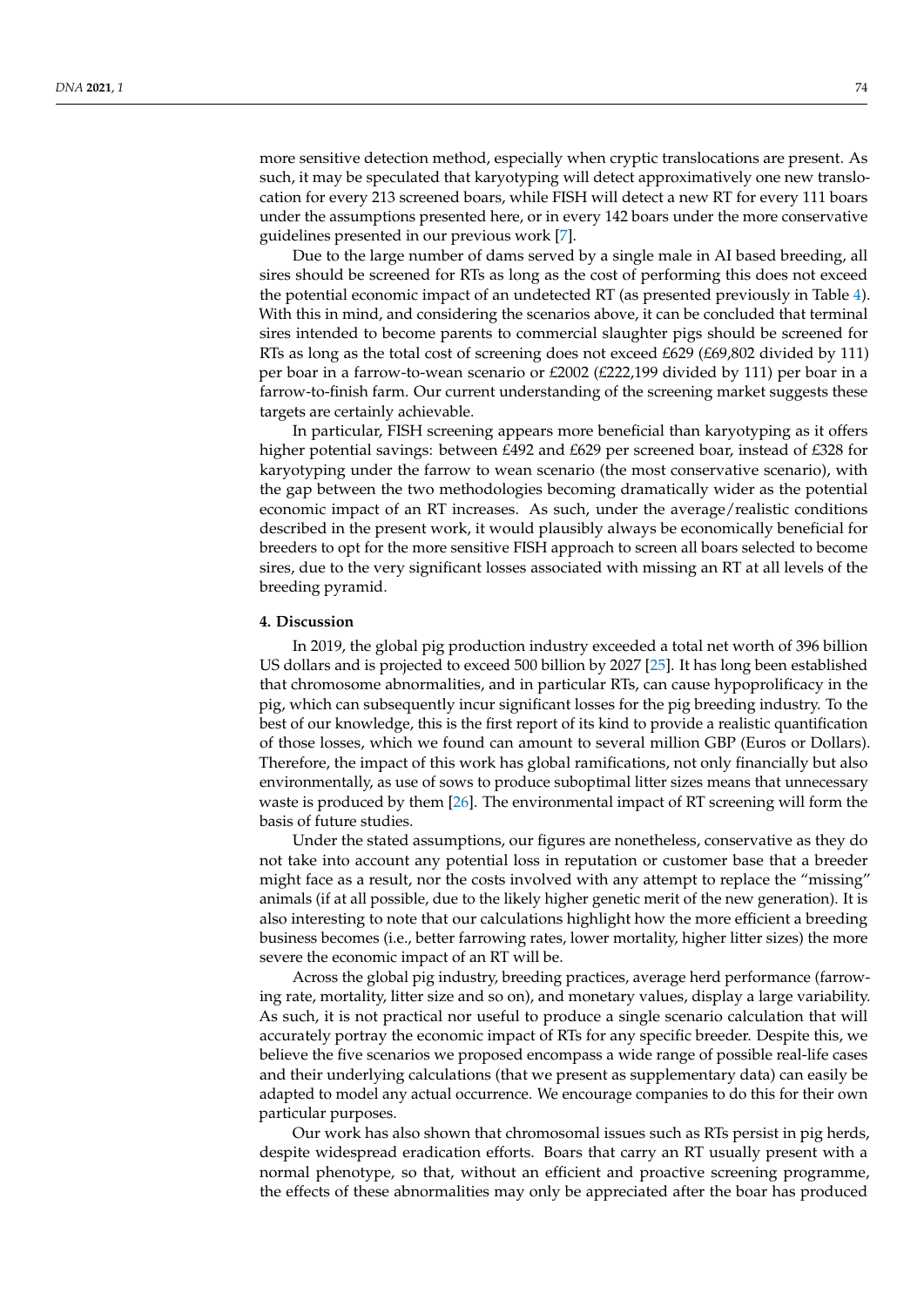significantly smaller litters [3] and has therefore already caused significant economic disruption. Whilst the reported incidence of RTs is 0.47% [9], here we discovered a value of 0.90%. Whilst this is likely the result of the employment of FISH based screening methodology [7], other factors such as sample size, herd characteristics, or the length of time the herds have been subject to cytogenetic screening prior to our study, may have influenced this figure.

In a recent publication, we estimated that at a minimum of 50% more abnormalities would be detected by FISH compared to karyotyping [7]. A rough calculation therefore is that only two thirds of the above calculated benefits of RT screening will be realized by karyotyping alone, leading to net losses of between tens of thousands to tens of millions GBP/Dollars/Euros (or equivalent) if multiprobe FISH is not employed. Our modelling therefore demonstrates that a multi-probe FISH-based approach is beneficial for breeders, despite a modest increase in comparative cost per sample, compared to karyotyping.

#### **5. Conclusions**

This study makes a very strong case for the application of a proactive, rigorous and worldwide RT screening programme. Karyotyping is widely employed in both cytogenetic and clinical applications and is still considered the standard method for the detection of a wide variety of chromosomal abnormalities, including, for example, inversions and both balanced and unbalanced translocations. As we have shown, its application to pig breeding programmes has clear economic benefits. Nonetheless, we suggest that the higher sensitivity of FISH screening makes it a very attractive complement or even alternative to classic screening methods, and its application would likely be economically justifiable to breeders.

**Supplementary Materials:** The following are available online at [https://www.mdpi.com/article/10](https://www.mdpi.com/article/10.3390/dna1020007/s1) [.3390/dna1020007/s1,](https://www.mdpi.com/article/10.3390/dna1020007/s1) Table S1: Source data and full calculation.

**Author Contributions:** Conceptualization, N.M.L., R.E.O. and D.K.G.; methodology, N.M.L., C.C.R., C.C.-R., L.M.B., L.G.K., R.L.J., R.E.O. and G.S.; validation, L.G.K., R.L.J. and R.E.O.; formal analysis, N.M.L. and G.S.; investigation, N.M.L., C.C.R., C.C.-R., L.M.B., L.G.K., R.L.J. and G.S.; resources, N.M.L.; data curation, C.C.R., C.C.-R. and G.S.; writing—original draft preparation, N.M.L., C.C.- R., G.S. and D.K.G.; writing—review & editing, G.S. and D.K.G.; supervision, D.K.G.; funding acquisition, D.K.G. All authors have read and agreed to the published version of the manuscript.

**Funding:** This work was supported by the BBSRC grant BB/P020054/1.

**Institutional Review Board Statement:** Not applicable.

**Informed Consent Statement:** Not applicable.

**Data Availability Statement:** Source data and full calculations are presented in Supplementary Table S1.

**Acknowledgments:** The authors would like to thank Craig Lewis (PIC) for his helpful comments in preparing this manuscript.

**Conflicts of Interest:** The funders had no role in the design of the study, in the collection, analyses, or interpretation of data, in the writing of the manuscript, nor in the decision to publish the results. The authors declare no conflict of interest, however point out that multi-probe FISH screening is a routine procedure carried out by the University of Kent laboratories and carries a cost to any company wishing to take advantage of the benefits offered by it. All income is however fed back into further research and development, and to support graduate students. The University of Kent is a not-for-profit organization, please contact the corresponding author for any screening enquiries.

#### **References**

- 1. FAO. FAOSTAT. 2019. Available online: <http://www.fao.org/faostat/en/#home> (accessed on 26 December 2019).
- 2. Knox, R. Artificial Insemination in Pigs Today. *Theriogenology* **2016**, *85*, 83–93. [\[CrossRef\]](http://doi.org/10.1016/j.theriogenology.2015.07.009) [\[PubMed\]](http://www.ncbi.nlm.nih.gov/pubmed/26253434)